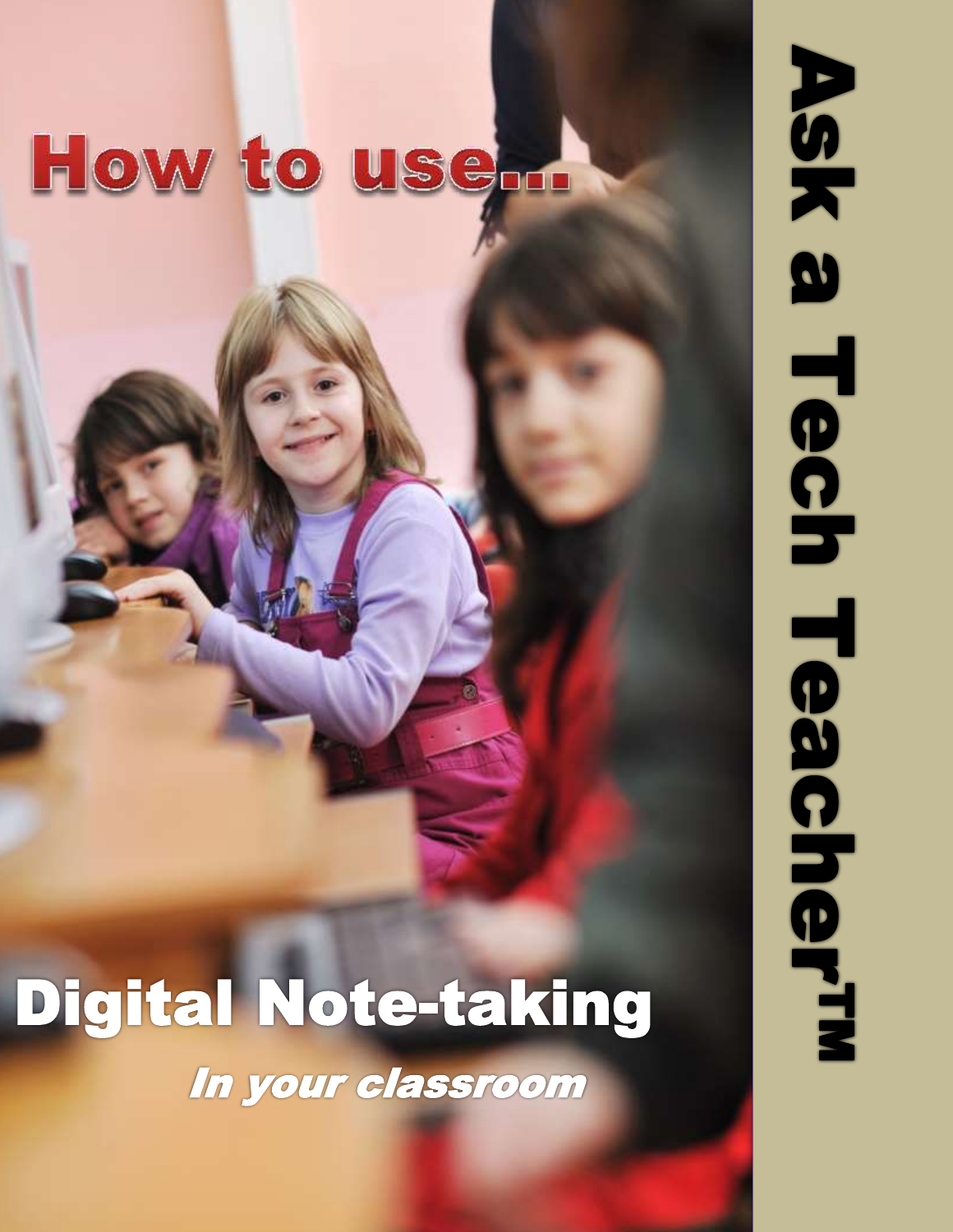## How to use…

# **Digital** Note-taking

### In your classroom

Ask a Tech Teacher™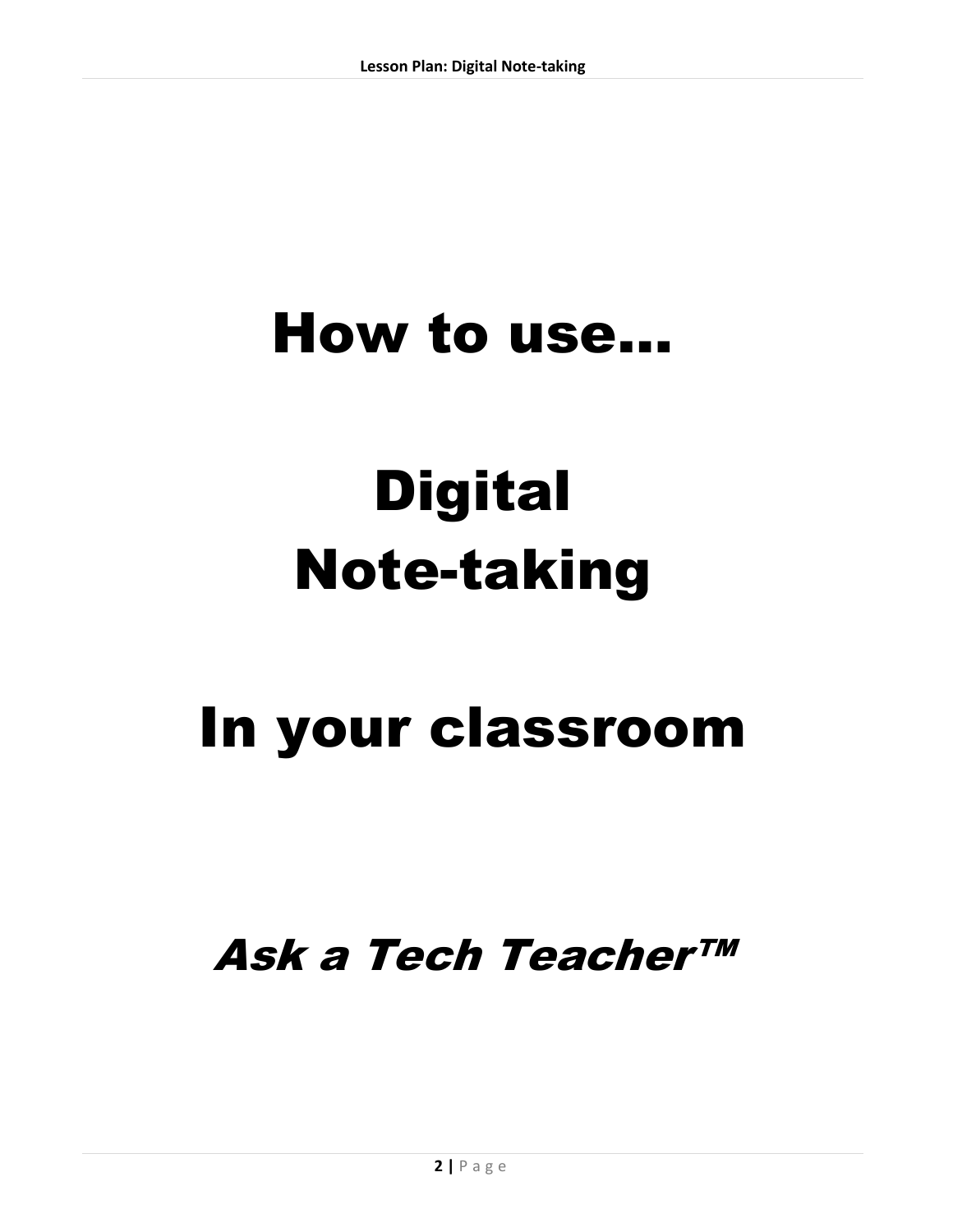### Digital Note-taking

| <b>Vocabulary</b>                                                                                                                                                                                                               | <b>Problem solving</b>                                                                                                                                                                                                                                                                                                                                                                                                                                                                                                                                                    | <b>Common Core</b>                                                                                                                                                                                                                                                                                                      |
|---------------------------------------------------------------------------------------------------------------------------------------------------------------------------------------------------------------------------------|---------------------------------------------------------------------------------------------------------------------------------------------------------------------------------------------------------------------------------------------------------------------------------------------------------------------------------------------------------------------------------------------------------------------------------------------------------------------------------------------------------------------------------------------------------------------------|-------------------------------------------------------------------------------------------------------------------------------------------------------------------------------------------------------------------------------------------------------------------------------------------------------------------------|
| Evernote<br>Flipboard<br>Google Apps<br>Google forms<br>Hashtag<br><i><b>Offline</b></i><br><i><b>OneNote</b></i><br>Note-taking<br>Paraphrase<br>Plagiarism<br><b>Share</b><br>Social media<br>Tweet<br>Twitter<br>Web clipper | My tweet is too long (be concise)<br>$\bullet$<br>I don't know how to use Flipboard<br>$\bullet$<br>(go to Help files, watch videos)<br>Can't find Evernote (find 'elephant'<br>on internet toolbar)<br>Why can't I copy-paste? (Note-<br>taking requires you rewrite what<br>you read in your own words)<br>Why summarize if everything<br><i>author says is good? (plagiarism)</i><br>My note-taking method is fine (ever<br>not have a pencil? Lose the paper?)<br>I need to print so I can share notes<br>with classmate (Find 'share' option<br>in note-taking tool) | CCSS.MathPractice.MP1,3,5,7<br>CCSS.ELA-Literacy.RH.6-8.1-4,5,6<br>CCSS.ELA-Literacy.WHST.6-8.6,8<br>CCSS.ELA-Literacy.CCRA.R.1,2,7<br>CCSS.ELA-Literacy.CCRA.W.6,8,9<br>CCSS.ELA-Literacy.CCRA.L.6<br>CCSS.ELA-Literacy.W.4.6-9<br>CCSS.ELA-Literacy.W.5.6-9<br>CCSS.ELA-Literacy.W.6.6-9<br>CCSS.ELA-Literacy.W.7.6-9 |
| Time<br>varies                                                                                                                                                                                                                  | <b>NETS-S Standards</b><br>2.c, 3.b                                                                                                                                                                                                                                                                                                                                                                                                                                                                                                                                       | <b>Grade Level</b><br>$4 - 7$                                                                                                                                                                                                                                                                                           |

#### **Essential Question**

*How do students efficiently take notes on material required for future use?*

#### **Overview**

#### **Summary**

Digital note-taking has benefits paper-and-pencil note-taking doesn't—like sharing, collaborating, saving everywhere. Have students become familiar with approaches from traditional word processing tools to web-based tools like, Google Docs, Flipboard, Evernote/OneNote, Twitter.

#### **Big Idea**

Students use digital note-taking to collect evidence that supports deeper thinking and provide answers to questions like, **"**Where did the author say that?"

#### **Materials**

Have student accounts available for Evernote, GAFE, or other note-taking program; have word processing programs available to use

#### **Teacher Prep**

- Find out what topic students are researching in class and use that to introduce online notetaking.
- Test school Evernote and GAFE accounts before using them in this lesson.
- This lesson plan can be done in the classroom or tech lab. Consider co-teaching.
- Something happen you weren't prepared for? No worries. Common Core is about critical thinking and problem solving. Show students how you fix emergencies without a meltdown.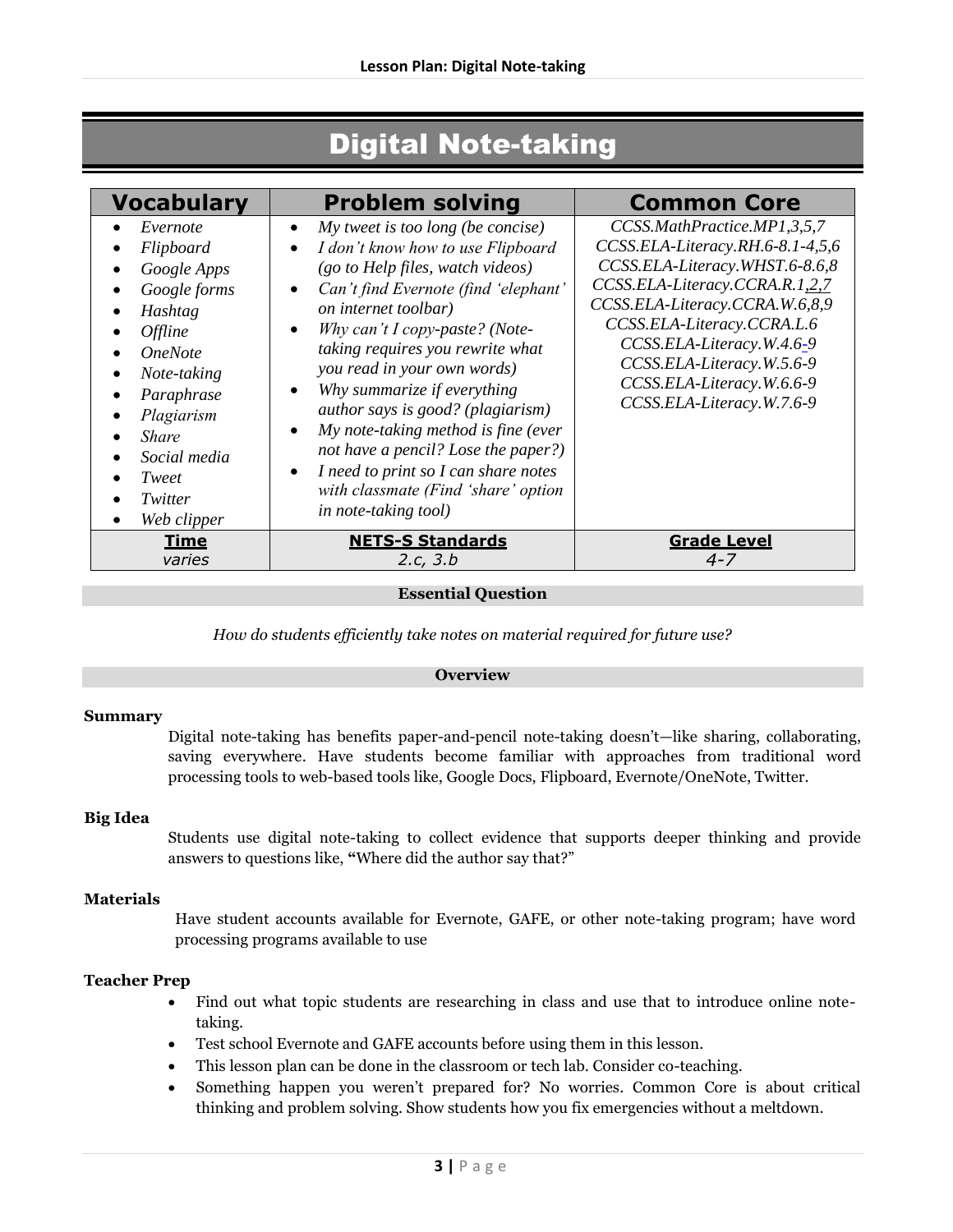#### **Steps**

- \_\_\_\_**Required skill level: familiarity with online tools, internet use, and word processing**
- Before beginning, put backchannel device onto Smartscreen ([Today's Meet](https://todaysmeet.com/), [Socrative,](http://socrative.com/) [Padlet,](http://padlet.com/) class Twitter account, GAFE form) to track student comments throughout class.
- \_\_\_\_In Common Core, starting with fourth grade, students are expected to *use books, periodicals, websites, and other digital sources* (like a library database) *to conduct research projects*. That means they not only can read them, but research, review, distill knowledge, and catalogue it for use in academic work.
- Note-taking, it turns out, power boosts learning. Consider this from the 2008 Leadership and [Learning Center:](http://www.leadandlearn.com/)

*In schools where writing and note-taking were rarely implemented in science classes, approximately 25 percent of students scored proficient or higher on state assessments. But in schools where writing and notetaking were consistently implemented by science teachers, 79 percent scored at the proficient level.*

What does Common Core expect from close reading (that results from note-taking):

- *determine central ideas*
- *provide accurate summary*
- *identify key steps*
- *cite text evidence to support analysis*
- *analyze structure used to organize text*
- *analyze author's purpose*

 *determine central ideas provide accurate summary identify key steps cite textual evidence to*  ٠ *support analysis analyze structure used to organize text analyze author's purpose* —*Common Core* **And…** *share ideas with class summarize information pursue knowledge*

.............

**Why take notes**

\_\_\_\_Should we expect students to have eidetic memories? Of course not. To do what the standards require assumes students will take notes—

*Gather relevant information from multiple print and digital sources; assess the credibility of each source; and quote or paraphrase the data and conclusions of others while avoiding plagiarism and providing basic bibliographic information for sources.*

*—Common Core*

Before going further, review with students their digital rights and responsibilities:

- *What are legalities for using online data*
- *How do students give proper credit*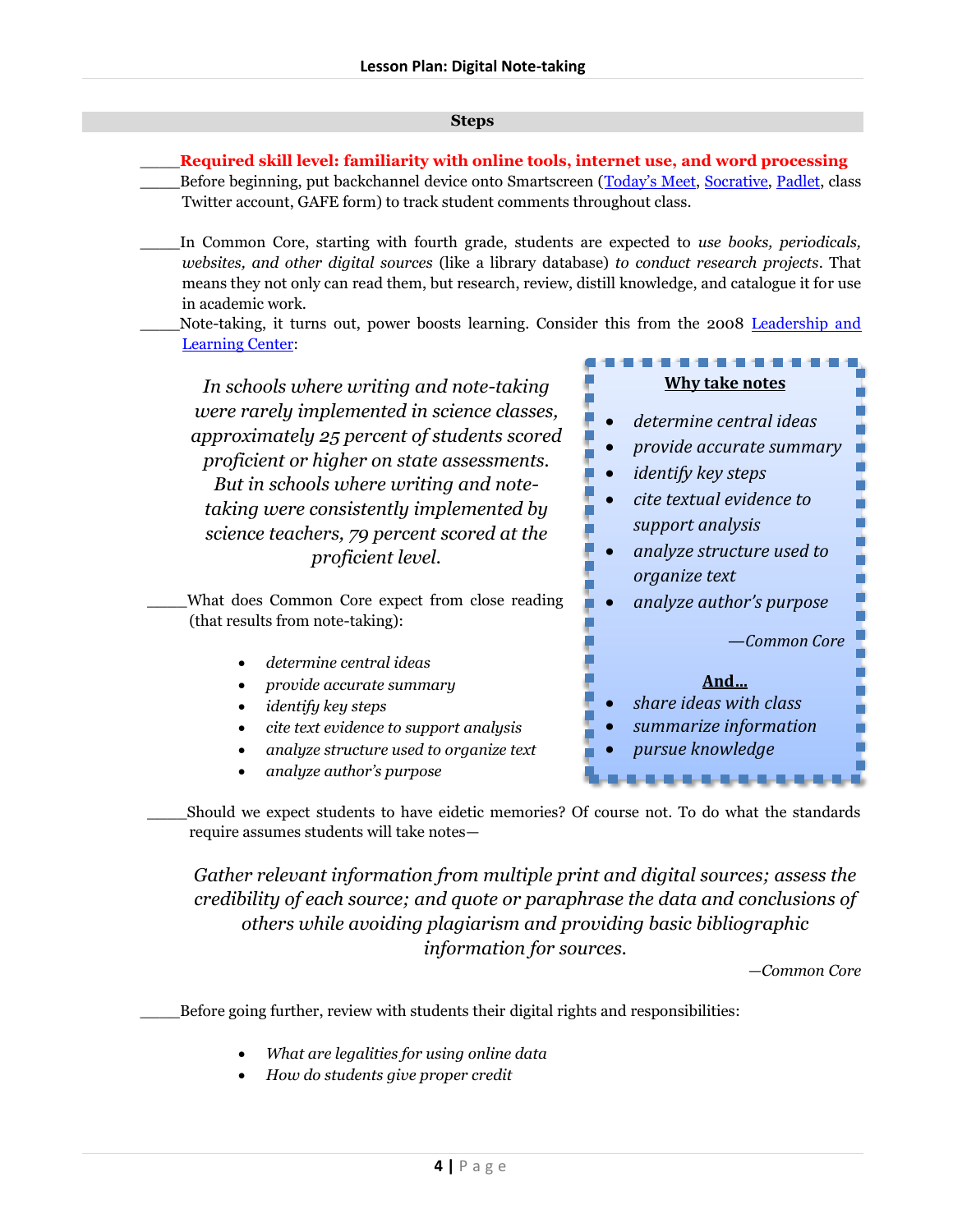\_\_\_\_Spend as much time as necessary to discuss how online copyrights and protections impact student use of online materials. You may be surprised what students think is legal.

\_\_\_\_Remind students of the type of information they'll want to notice as they research and take notes:

- *words and phrases used in a text that shape meaning or tone*
- *point of view or purpose and how it shapes text*
- *arguments in a text*
- *how text addresses themes in order to build knowledge or compare*
- *how main idea is supported by key details*
- *structure of events, ideas, concepts*
- *integration of multiple documents*
- *notes to categorize info, and list of sources*
- *information that contributes to understanding text*
- *how an author supports points*

Here are five digital note-taking methods for students:

- *Word processing programs*
- *Google Apps (covered in detail in Google Apps Lesson)*
- *Evernote/OneNote*
- *Flipboard*
- *Twitter*

The two most common methods of taking notes—the ones most students are familiar with--are *paper and pencil* and *word processing.*

Paper and pencil is probably what most students use, but it's time to move away from that. Encourage them to try one of these digital alternatives when they're in your classes. Why? Ask students to develop a pro and con list for note-taking with paper and pencil. Make a deal with them: If they can provide sufficient evidence that pencil-and-paper notes are better than alternatives, you'll let them continue in that way. I'll get you started:

|              | <b>Pros</b>                                    | Cons                                                                                                     |
|--------------|------------------------------------------------|----------------------------------------------------------------------------------------------------------|
| 1            | It's fast-typing takes longer                  | Pencils aren't always around                                                                             |
| $\mathbf{2}$ | I'm more comfortable using<br>pencil and paper | Pencils aren't always sharpened                                                                          |
| 3            |                                                | Paper isn't always available                                                                             |
|              |                                                | Difficult to share with others-without a copy<br>machine                                                 |
| 5            |                                                | Once submitted, student no longer has the notes<br>(unless they copied them)                             |
| 6            |                                                | Sometimes student wants notes that are located<br>where student isn't. Not always easy to access<br>them |
|              |                                                | ???                                                                                                      |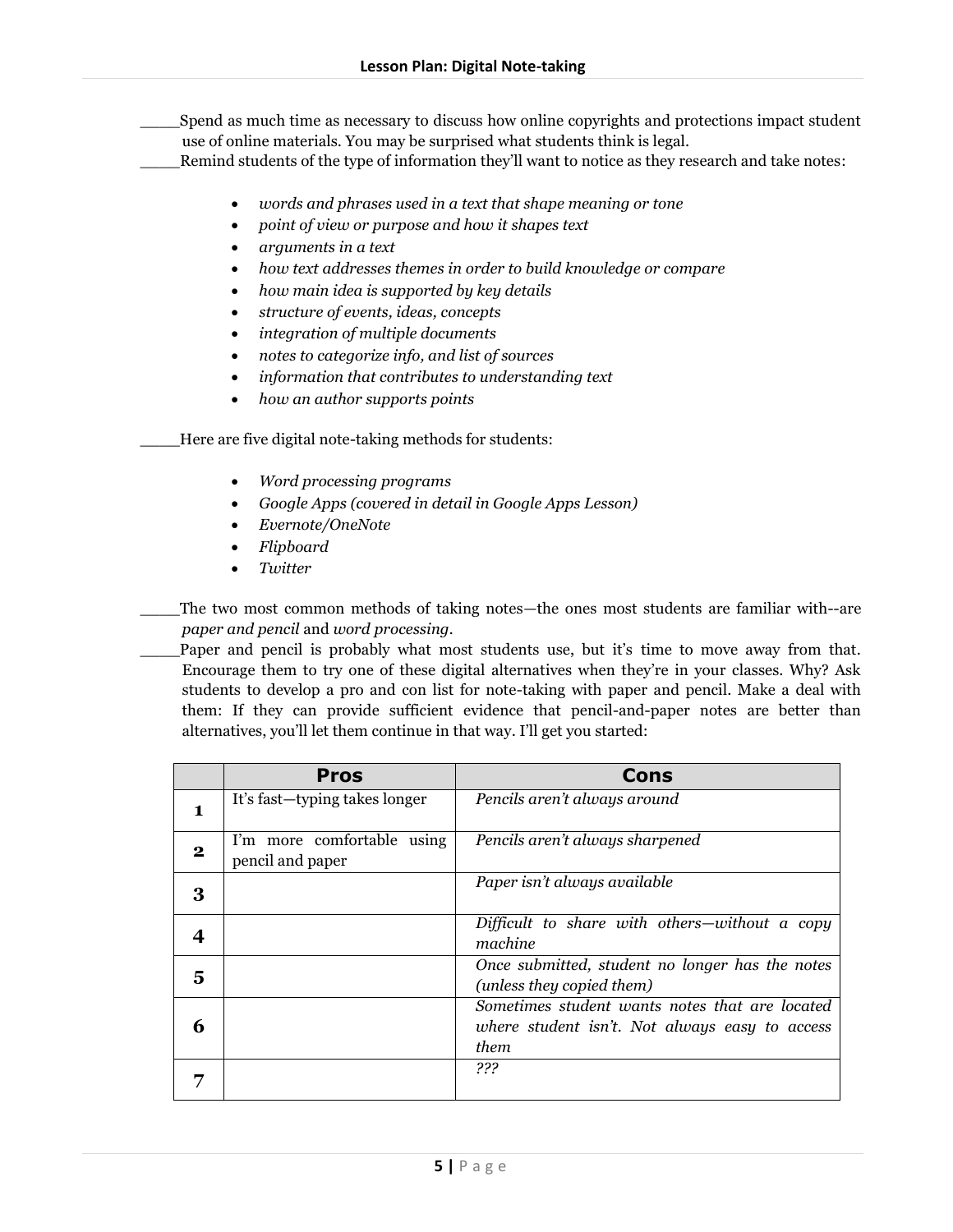\_\_\_\_Alternative to **paper-and-pencil** is **digital note-taking**. Many love digital note-taking:

- *They're collaborative—more than one student can develop notes at a time. This is perfect for group projects.*
- *They're not dependent on tools that are often somewhere the student isn't—pencils, paper, notebooks*
- *They're saved in a location easily accessible from multiple locations—home, school, library, more.*
- *They're easily shared with others interested in student thoughts on a topic.*
- *They can be taken and opened on most digital devices--iPad, Chromebook, laptop, desktop.*

٠

٠

- At the most basic level, digital note-taking uses word processing programs like MS Word, Open Office, Notes, Text. These easily accomplish many of the goals listed in table above. To use this approach, simply: ...........
	- *Open word processing program*
	- *Type notes into blank document during research, class, lectures*
	- *Save document to digital portfolio or device hard drive*
- \_\_\_\_Word processing programs are easy to learn, quick to access, but more difficult to share with others and access from a variety of online locations.
- \_\_\_\_Introduce each of the methods below and have students practice, using topic collected from subject teacher. As they take notes, collaborate with others, share with classmates, publish.
- If any students have used one of these methods, have them share their knowledge by demonstrating on Smartscreen.

#### **Google Apps**

- \_\_\_\_If your school uses Google Apps for Education (GAFE), you'll find it perfect for all sorts of classroom activities, including note-taking.
- With Google Apps, students can take notes from wherever they are—home, library, friend's house, the park. They can collaborate, share, find citations and primary sources, edit and format. Students create a folder in their personal GAFE account where they collect all notes on a topic—video, audio, images, text, other.
- Another way classrooms are using Google Apps for notetaking is having students enter their notes into a form that is then shared with all classmates. See *Figure 2* for example:

This is great in a flipped classroom situation, where it's

especially important that students comprehend information that will be used in the next-day project. The teacher can quickly look through the Google Form and see if all students entered information and if they got the point of the homework (meaning they will be prepared for the day's project).





*Paraphrase portions of a text read aloud or information presented in diverse media and formats, including visually, quantitatively, orally.*

,,,,,,,,,,,

*—Common Core*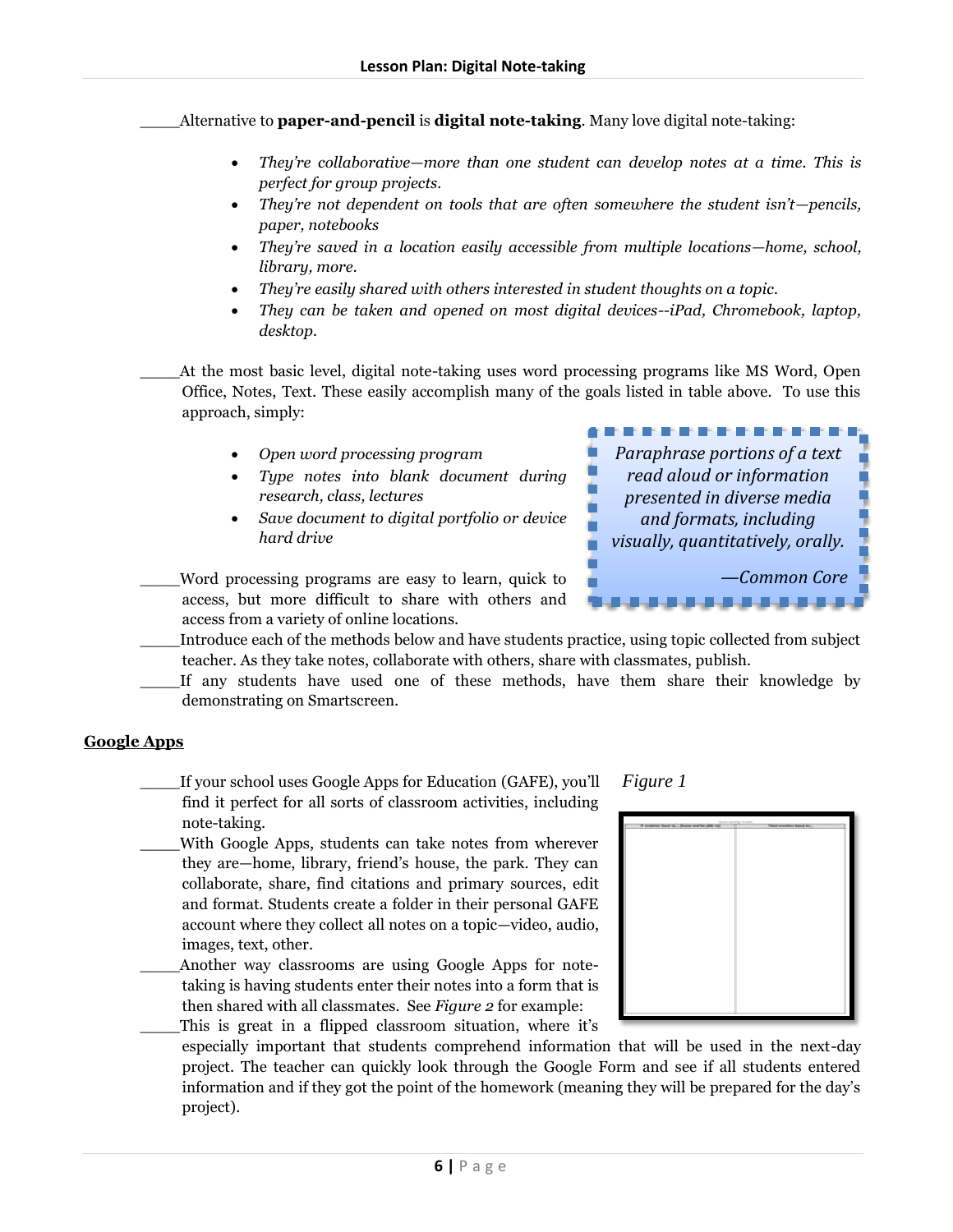| 91LI |  |
|------|--|
|      |  |

|                                                         | $-373.123 - 408$ | Civil War-keep responses to 140 characters, just like you do on Twitter<br>File Edit View insert Format Data Tools Form Help All Dunger Assault or Chief |              | $\cdot \quad \mathfrak{u} \;\; \cdot \;\; \mathfrak{g} \;\; \mathfrak{g} \;\; \mathfrak{g} \; \underline{\mathsf{A}} \; , \;\; \mathfrak{g} \; , \; \underline{\mathfrak{m}} \; , \; \ldots \;\; \underline{\mathfrak{m}} \; , \; \underline{\mathfrak{l}}$ |             | <b>Title with</b><br>instructions                                      | Shared with<br>all students | Eurinom- | <b>COLL</b> |
|---------------------------------------------------------|------------------|----------------------------------------------------------------------------------------------------------------------------------------------------------|--------------|-------------------------------------------------------------------------------------------------------------------------------------------------------------------------------------------------------------------------------------------------------------|-------------|------------------------------------------------------------------------|-----------------------------|----------|-------------|
| Timestamp                                               | Student<br>Sam   | O <sub>1</sub><br>Major Battles                                                                                                                          | D.<br>Causes | E.<br>Quotes                                                                                                                                                                                                                                                |             |                                                                        |                             |          |             |
| Xavier<br>Sheldon<br>Adima<br>Mohammed<br>Neil<br>Shara |                  |                                                                                                                                                          |              |                                                                                                                                                                                                                                                             | teacher who | Student answers all<br>questions. It's clear to<br>completed work. All |                             |          |             |
|                                                         |                  |                                                                                                                                                          |              |                                                                                                                                                                                                                                                             |             | knowledge is shared.                                                   |                             |          |             |

- *Title with instructions (in this case, a reminder to keep answers short)*
- *All questions—can be many more than what is shown. This spot also lists all students so it's easy for teacher to see who's participated*
- *Form is shared with all students as well as teacher*

### Balance of lesson intentionally left out—this is a Preview